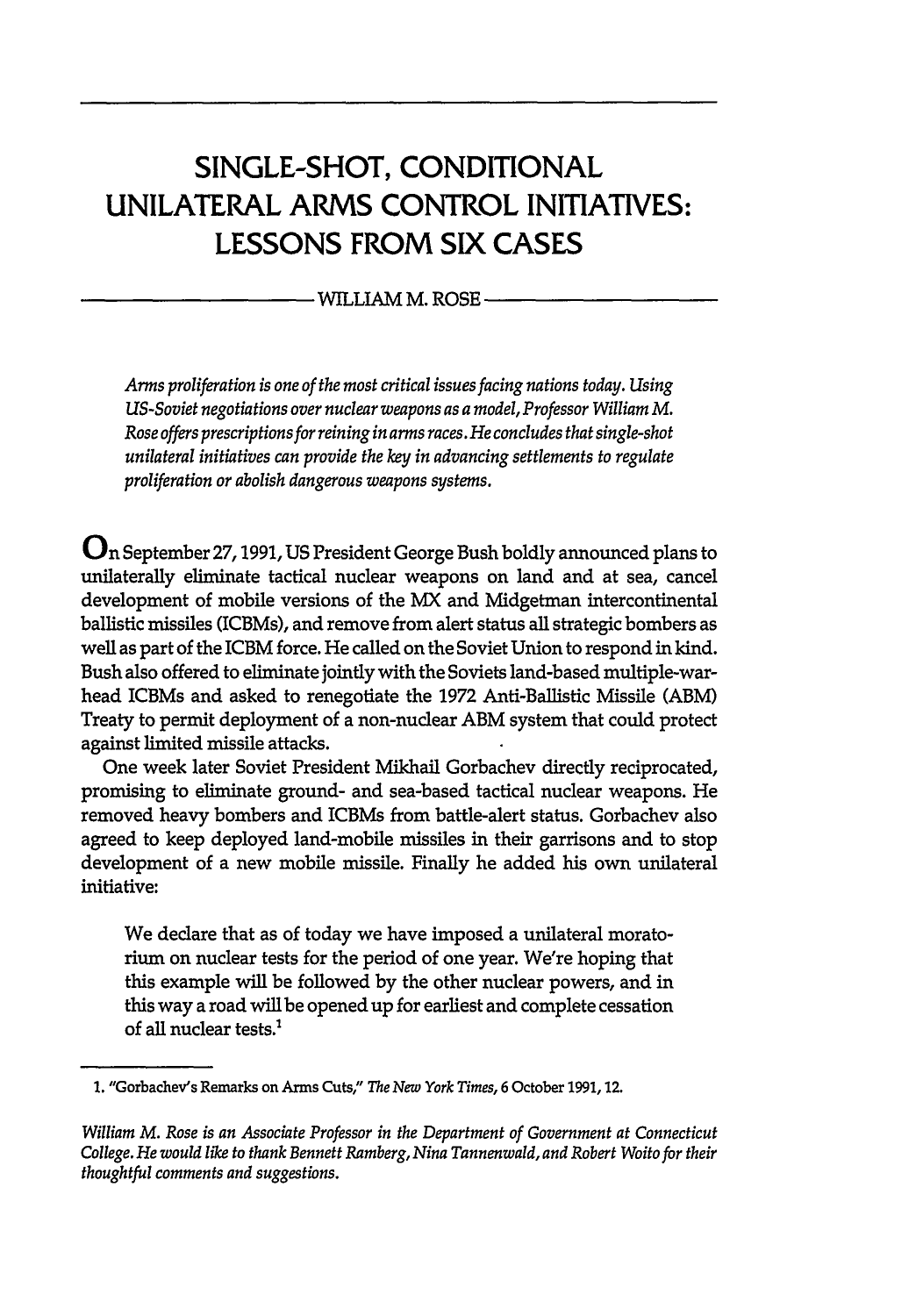Bush's package of unilateral initiatives elicited matching Soviet restraint, yet Gorbachev's test ban initiative failed to compel **US** reciprocation. Bush also rejected the Soviet leader's call to eliminate all tactical nuclear weapons since he wanted to retain air-launched missiles in Europe. Although Gorbachev expressed interest in discussing the limited ABM proposal, he wavered on banning multiple-warhead missiles as long as the United States maintained an advantage in such submarine-based missiles.

This interchange illustrates that unilateral initiatives can help advance timely agreements to control or eliminate weapons. It also reveals the bargaining tactic's limitations: some initiatives fail, and even those that are reciprocated may not lead to agreement on all accompanying proposals. Gaining policyrelevant knowledge about when and how to use initiatives successfully requires learning the conditions under which they succeed. **A** unilateral arms control initiative is an action of military restraint, undertaken without prior agreement **by** another country to reciprocate that restraint. Its purpose is to induce the other country to reciprocate or otherwise act in a confidence- or security-building manner. Because the tactic involves concrete deeds, it indicates more commitment to developing a cooperative relationship than words alone. The stratagem is a form of tacit, informal bargaining--although it could be used in conjunction with traditional negotiations.

Other variations are possible, but this paper focuses on single-shot, conditional initiatives used in convincing another state to exercise mutual restraint in an arms race. Single shot means that an initiative is not part of a package or sequence of initiatives. By concentrating on the control of an arms race, the paper precludes examination of other types of initiatives, such as those intended to improve political relations or alter the target country's economic or political systems.<sup>2</sup>

Three criteria were used to narrow the discussion.<sup>3</sup> The evidence consists of

<sup>2.</sup> For ideas about how clusters of both conditional and unconditional initiatives could help overcome psychological barriers to reaching agreements, see Robert Osgood, *An Alternative to War and Surrender* (Urbana: University of illinois Press, **1962).** The actual impact of cooperative gestures on political relations between countries is the focus of an excellent study **by** John Freeman and Joshua Goldstein: *Three-Way Street: Strategic Reciprocity in World Politics* (Chicago: University of Chicago Press, **1990).** Sequences of conditional unilateral initiatives, implemented in a "tit-for-tat" manner (where the next initiative is undertaken only after the first is reciprocated), can be used to modify the behavior of a state, see Robert Axelrod, *The Evolution of Cooperation* (New York: Basic Books, 1984). For a discussion of how initiatives can be used for a range of objectives including altering a target country's political or economic policy, see Robert Woito, *To End War* (New York: Pilgram Press, **1982), 495-502.**

**<sup>3.</sup>** One criterion is that the state implementing a conditional initiative explicitly announced the sort of reciprocation it desired. This bypasses unconditional initiatives and unilateral restraint undertaken for non-bargaining purposes, so that we avoid lumping together several types of restraint and hence miss the opportunity to evaluate the utility of the individual categories. Another criterion is a focus on Soviet responses to **US** initiatives, so that complex factors favoring successful initiatives are operationalized from the perspective of only one country. Because this relationship is of obvious importance to US foreign policy, moreover, a sufficient number of sources was available. Finally, the proposed restraint involved a weapon or weapon component directly related to the balance of power, which focuses attention on the relative importance of security considerations vis-a-vis other factors favoring successful initiatives. For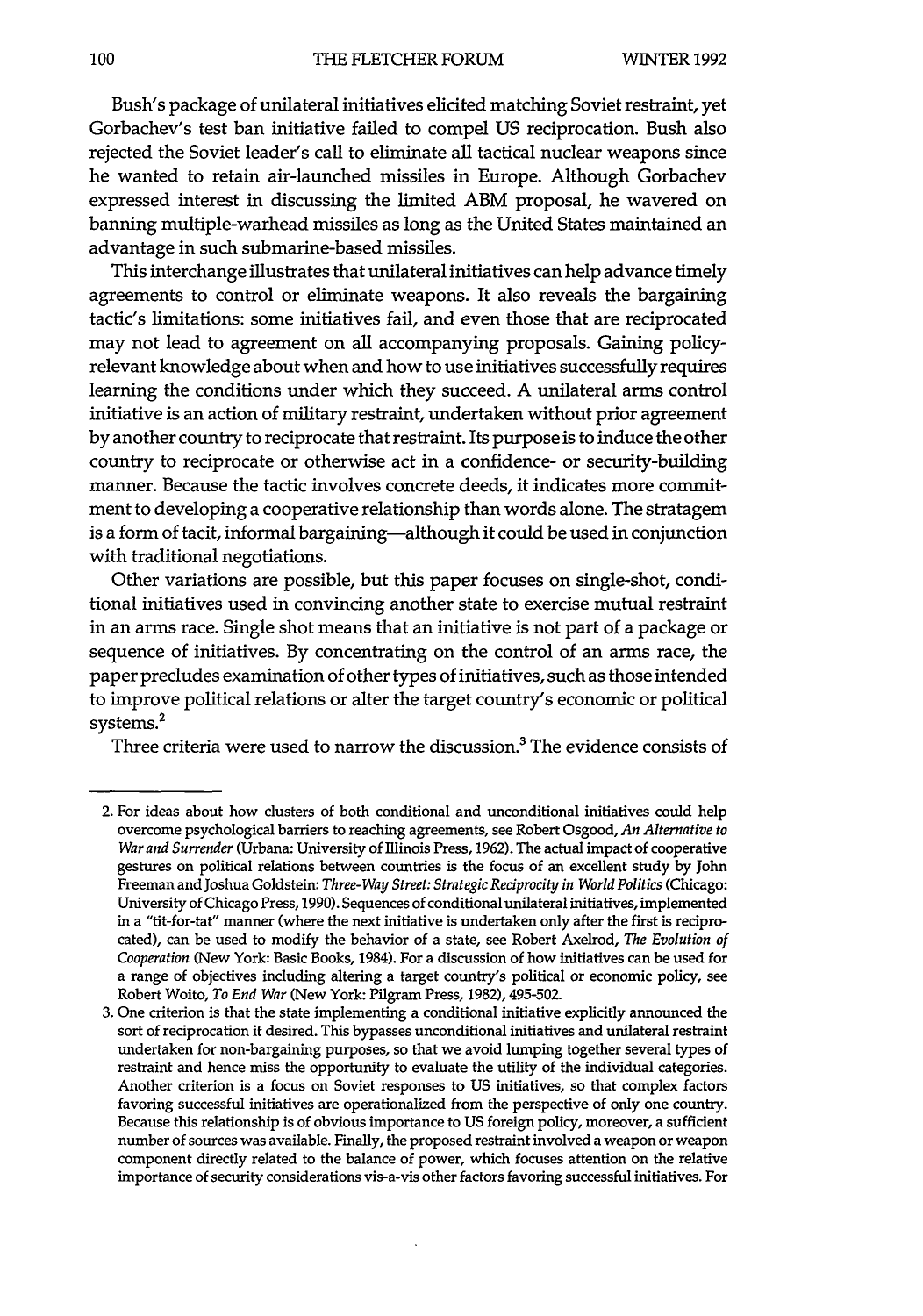six case studies of single-shot, conditional US unilateral arms control initiatives directed towards the USSR between 1962 and 1978.

- \* In September 1962, to encourage the Soviets to ban orbiting nuclear weapons, the United States announced it would continue to refrain from launching such weapons into space. This restriction was conditional on the Soviets' continued restraint. The Soviets agreed to the ban in September 1963.
- \* In January 1963, hoping to gain Soviet agreement on a verifiable Comprehensive Test Ban (CTB) Treaty, President Kennedy postponed a planned series of underground tests. When the initiative failed to secure Soviet concessions to permit on-site inspection, the United States resumed testing.
- \* The next June, to promote a Limited Test Ban (LTB) treaty, Kennedy declared that the United States would not conduct nuclear tests in the atmosphere as long as the Soviets did not. A few days later the Soviets reciprocated, and in a month the parties signed a treaty banning all but underground tests.
- \* During 1964 and 1965, the United States unsuccessfully tried to use plans to phase out the B-47 bomber to induce the Soviets to destroy an equal number of their TU-16 bombers.
- **"** In January 1967, President Johnson tried to convince the Soviets to negotiate limits to offensive and defensive strategic weapons and to halt deployment of their ABM system. He delayed funding for the deployment of a US ABM system, but the Soviets did not respond positively until the United States threatened to end its restraint in 1968. Then the Soviets partially complied with US demands by agreeing to discuss arms limitations and by halting construction of the Moscow ABM site.
- **"** In April 1978, President Carter announced deferral of neutron bomb production but linked the moratorium to Soviet reduction of conventional or nuclear forces in Central Europe. The initiative failed.

Although only a few cases led to reciprocal Soviet restraint, a systematic comparison of both successes and failures provides conditions that result in agreement.<sup>4</sup> Explaining Soviet responses to US initiatives requires that many key factors, such as calculations about military consequences of reciprocation, be considered from a Soviet perspective. The favorable conditions are presented in general terms that can be applied to any countries involved in an arms race.

a listing of cases which were omitted, see William M. Rose, *U.S. Unilateral Arms Control Initiatives: When Do They Work?* (Westport, Conn.: Greenwood Press, **1988), 163-196,** nn.41-43. Since Bush's **1991** initiatives were part of a package of initiatives, explaining Gorbachev's responses is a task for another study.

<sup>4.</sup> Research for this article relies heavily on Alexander George's "method of structured, focused comparison." See Alexander George, "Case Studies and Theory Development," in *Diplomatic History: New Approaches in History, Theory, and Policy,* ed. **P.G.** Lauren (New York: Free Press, **1979).**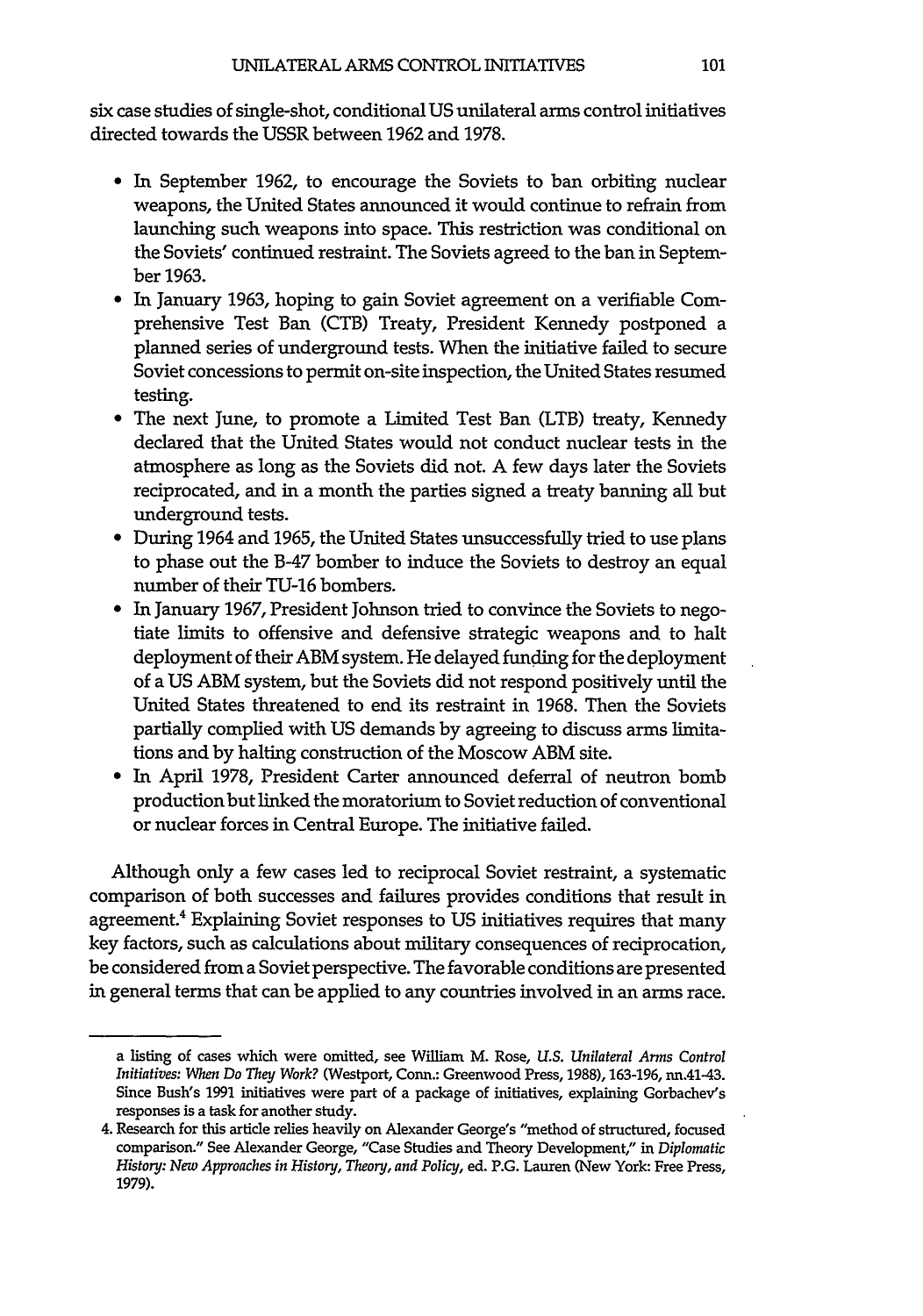#### Conditions Favoring Successful Initiatives

The six cases suggest that effective implementation requires attention to eight conditions, which are presented here in prescriptive form. One focuses on the bargaining process; five involve the target country's cost-benefit calculations about the military, political, and economic consequences of their response; and two concern aspects of the domestic and international environments of bargaining—bureaucratic politics and the level of international tension.<sup>5</sup> The most important condition pertains to security calculations.

Success may not require that all conditions be met. **A** country might not be able or even want to follow all the guidelines. Subsequent research might lead to additional or modified conditions. But meeting these guidelines will maximize the probability of successful single-shot, conditional unilateral arms control initiatives.

*1. A country implementing an initiative should signal its demands and commitments in a clear, complete and consistent fashion. When possible, bargaining moves should be in the "same currency" (i.e., the type of initial restraint should be similar inform to the type of reciprocation desired). To avoid missed or misperceived signals, soon after the initiative is implemented feedback should be sought about how the target country interpreted the initiative.*

Signalling is intended to influence the other country's calculations so that state will expect net advantages to accompany reciprocation. Yet **if** messages are misinterpreted or missed, success maybe elusive. The most obvious instance where the Soviet Union failed to grasp the meaning of important **US** signals occurred during the first year of negotiations on orbiting nuclear weapons. In September **1962,** the United States said it would continue to forgo orbiting such weapons as long as the Soviets did the same. Although **US** missives about its demands and commitments were clear and consistent, they were incomplete. The Soviets mistakenly thought the proposal contained two additional conditions which they opposed-on-site inspection and restraints on ballistic missiles-so they did not announce reciprocation. Apparently they missed the signals in United Nations representative Albert Gore's speech given several months after the initiative was first announced. Gore explicitly discussed "a provision against the placing of weapons of mass destruction *into orbit."* He called on the parties to "do everything now that can be done *to avoid* an arms race in outer space," and said, "it should be easier to agree now not to arm a part of the environment that has *never been armed* than later to agree to disarm parts that have been armed"(emphasis added).6

**<sup>5.</sup> All** but the first factor involves analysis of Soviet perceptions, national interests, domestic politics, or a combination. Without access to reliable accounts of internal Soviet decisionmaking, the degree of certainty about these factors is less high than otherwise. To explain these latter seven aspects of Soviet responses, I relied on a combination of plausible deductive arguments and circumstantial evidence.

**<sup>6.</sup> US** Arms Control and Disarmament Agency **(ACDA),** *Documents on Disarmament, 1962 U* (Washington, **D.C.:** Government Printing Office, **1963), 1122.**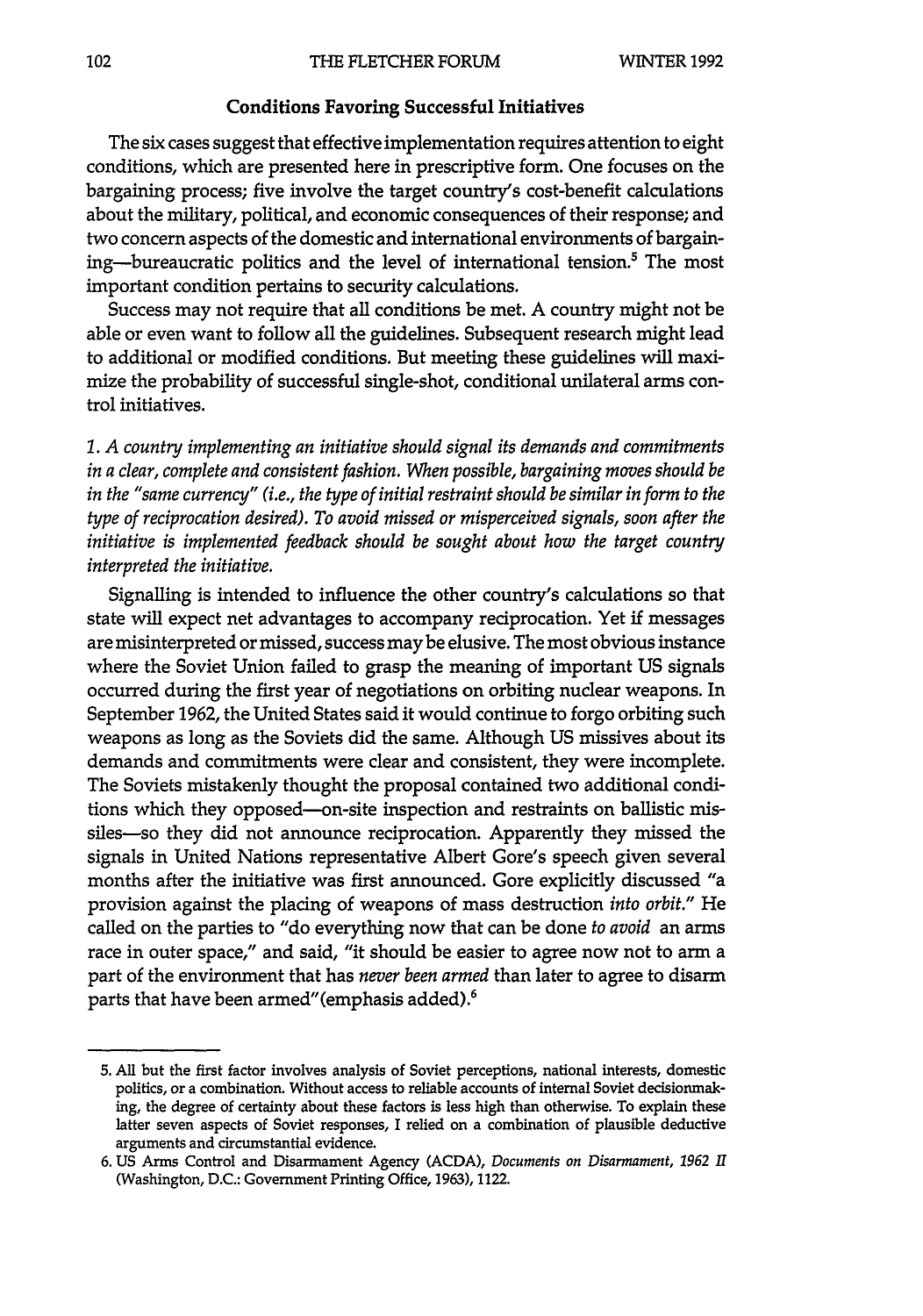Not until a year after announcing its initiative did Washington explicitly repudiate the disputed conditions. Veteran Soviet diplomat Igor Usachev met with Raymond Garthoff, a high-level official in the Kennedy administration, and explained his assumption that the US proposal involved the controversial links. Garthoff speculated that the Soviets incorrectly believed this initiative was a variation of an earlier US proposal to ban all objects "sent through outer space."7 When Garthoff assured him otherwise, Usachev expressed interest in the deal.8 Two weeks after the Garthoff/Usachev meeting, Soviet Foreign Minister Andrei Gromyko announced that the Soviet Union would reciprocate.<sup>9</sup> The coincidence of the meeting and Gromyko's announcement suggests a causal relationship between clear and complete diplomatic communications and a successful initiative. Earlier US efforts to seek feedback might have produced reciprocation sooner.

In the successful LTB case, US signals were clear, complete and consistent. Kennedy halted US atmospheric nuclear tests and called on the Soviets to reciprocate and to sign a treaty prohibiting such tests. The Soviets received and correctly interpreted US signals, and within a week announced they would refrain from testing. After a month of talks, the parties signed the Limited Test Ban Treaty.

> Johnson extended a carrot to encourage Soviet cooperation by not immediately deploying the US ABM. He brandished the stick with a request for funds to start deployment if the Soviets failed to reciprocate.

In contrast, bargaining during the unsuccessful neutron bomb case involved different weapons (i.e., different "currencies"), reducing the political costs of Soviet non-reciprocation. Carter had linked US restraint in neutron bomb deployment to Soviet concessions in either conventional forces or intermediaterange nuclear forces. From a propaganda perspective, Soviet General Secretary Brezhnev rightly accused the United States of "tying in this weapon with unrelated issues."<sup>10</sup>

Finally, the ABM case is interesting because the outcomes expected to accompany clear and then unclear signalling did not occur. As discussion of Soviet cost-benefit calculations will show, net assessment of security consequences of reciprocation and non-reciprocation was more important than the signals. This case shows that careful signalling, although usually important, is not a sufficient

**<sup>7.</sup>** Raymond L. Garthoff, "Banning the Bomb in Outer Space," *International Security* Vol. 5 **(1980-1981): 31.**

*<sup>8.</sup> Ibid.,* 33-34.

*<sup>9.</sup>* **US ACDA,** *Documents on Disarmament, 1963,523.*

**<sup>10.</sup> US ACDA,** *Documents on Disarmament,* **1978,232-33.**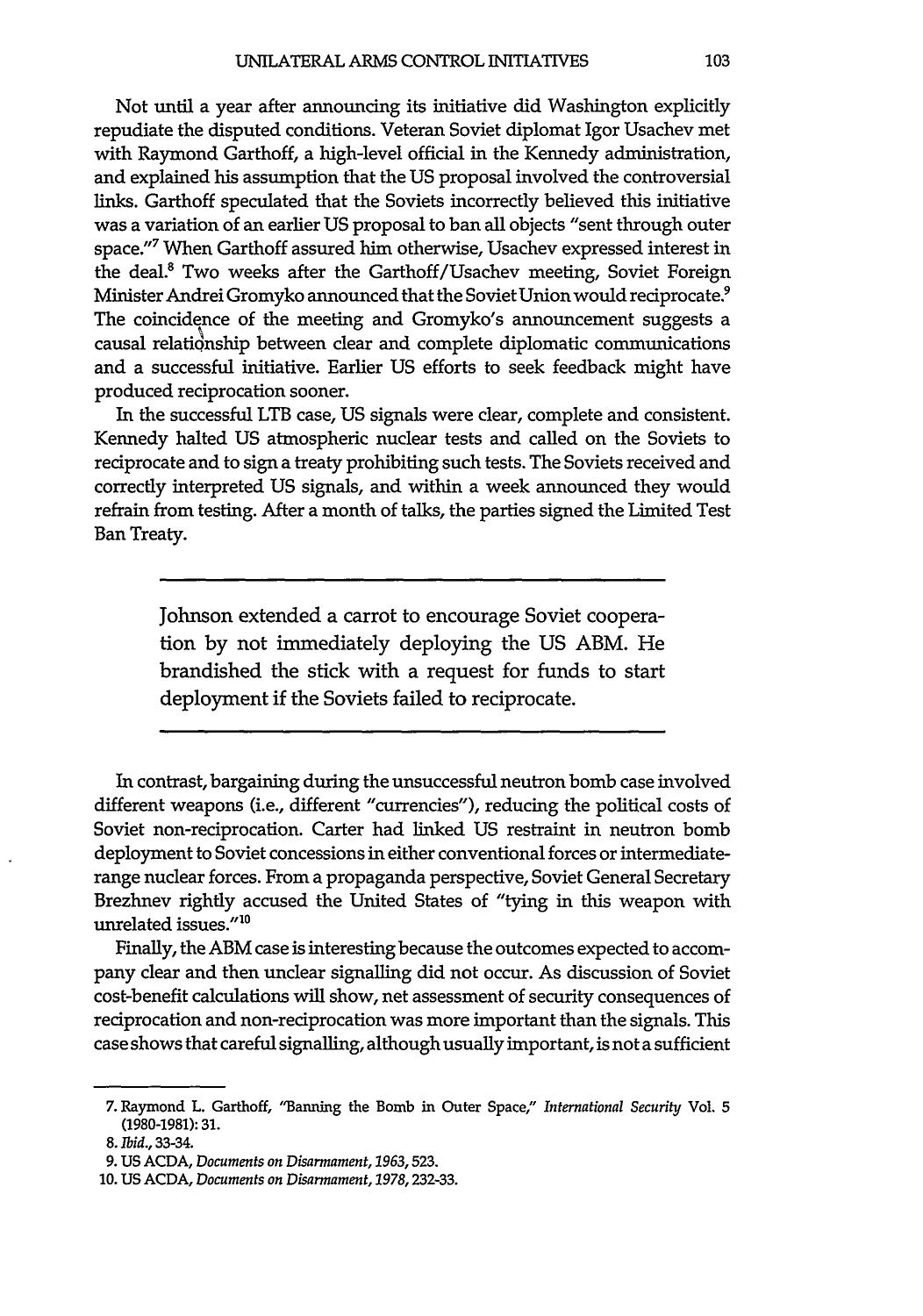condition for success. This is also the only case where security calculations and bureaucratic interests-the two most important factors-lead one to expect an opposite outcome than what occurred.

In the mid-1960s the Soviet Union was in the early stages of deploying an ABM system. Initially, the United States responded **by** announcing deployment of penetration aids. Saturating the Soviet ABM system would allow the United States to retaliate after a Soviet attack. But in his budget message to Congress on January 24, **1967,** Johnson declared the conditional curtailment of funding for ABM deployment. He said the United States would:

Continue intensive development of Nike-X but take no action now to deploy an ABM defense; initiate discussions with the Soviet Union on the limitation of ABM deployments; in the event these discussions prove unsuccessful, we will reconsider our deployment decision. To provide for actions that may be required at that time, approximately **\$375** million has been included in the **1968** budget for the production of Nike-X for such purposes as defense of our offensive weapon systems.<sup>11</sup>

Johnson extended a carrot to encourage Soviet cooperation **by** not immediately deploying the **US** ABM. He brandished the stick with a request for funds to start deployment if the Soviets failed to reciprocate.<sup>12</sup> This pronouncement was soon followed **by** similar statements from **US** Defense Secretary Robert McNamara and **US** Ambassador to the Soviet Union Llewellyn Thompson.<sup>13</sup>

Despite clear and consistent **US** signals, the Soviets refused to reciprocate. <sup>4</sup> Faced with Soviet disinterest and domestic pressures in the United States for deployment, Johnson decided that some **US** ABM deployment was required. Conflicting **US** signals followed."5 McNamara and other administration officials said the ABM would target Chinese missiles, not threaten the Soviets. This contradicted statements **by** several senators and the Joint Chiefs of Staff that the ABMs would be directed at the Soviet Union.

In **1968,** when Congress finally funded the administration's request to begin production and deployment of an ABM, the Soviets changed their tunedespite the lack of clarity about the ABM's mission. On June **28,** Gromyko said the Soviet Union was ready to enter into talks to discuss defensive and offensive

**<sup>11.</sup> US ACDA,** Disarmament Document Series, *Selected Statements by President Johnson on Disarmament and Related Matters, July 1, 1966 - June 30,1967* (Washington, **D.C.: GPO, 1967), 47.**

<sup>12.</sup> Implementing the threat aspect of the unilateral initiative tactic coincided with using the bargaining chip tactic. For a discussion of the surprising connection between the two tactics, see Rose, 139-140.

**<sup>13.</sup> US ACDA,** *Documents on Disarmament, 1967, 7,* **11.**

<sup>14.</sup> *Ibid.,* **60,270;** and John Newhouse, *Cold Dawn: The Story of SALT* (New York- Holt, Rinehart and Winston, **1973), 89-94.**

**<sup>15.</sup> US ACDA,** *Documents on Disarmament, 1967,* 382-405, 454-459; Newhouse, **96-98;** and Morton Halperin, *Bureaucratic Politics and Foreign Policy* (Washington, **D.C.:** Brookings Institute, 1974), **3,326,302.**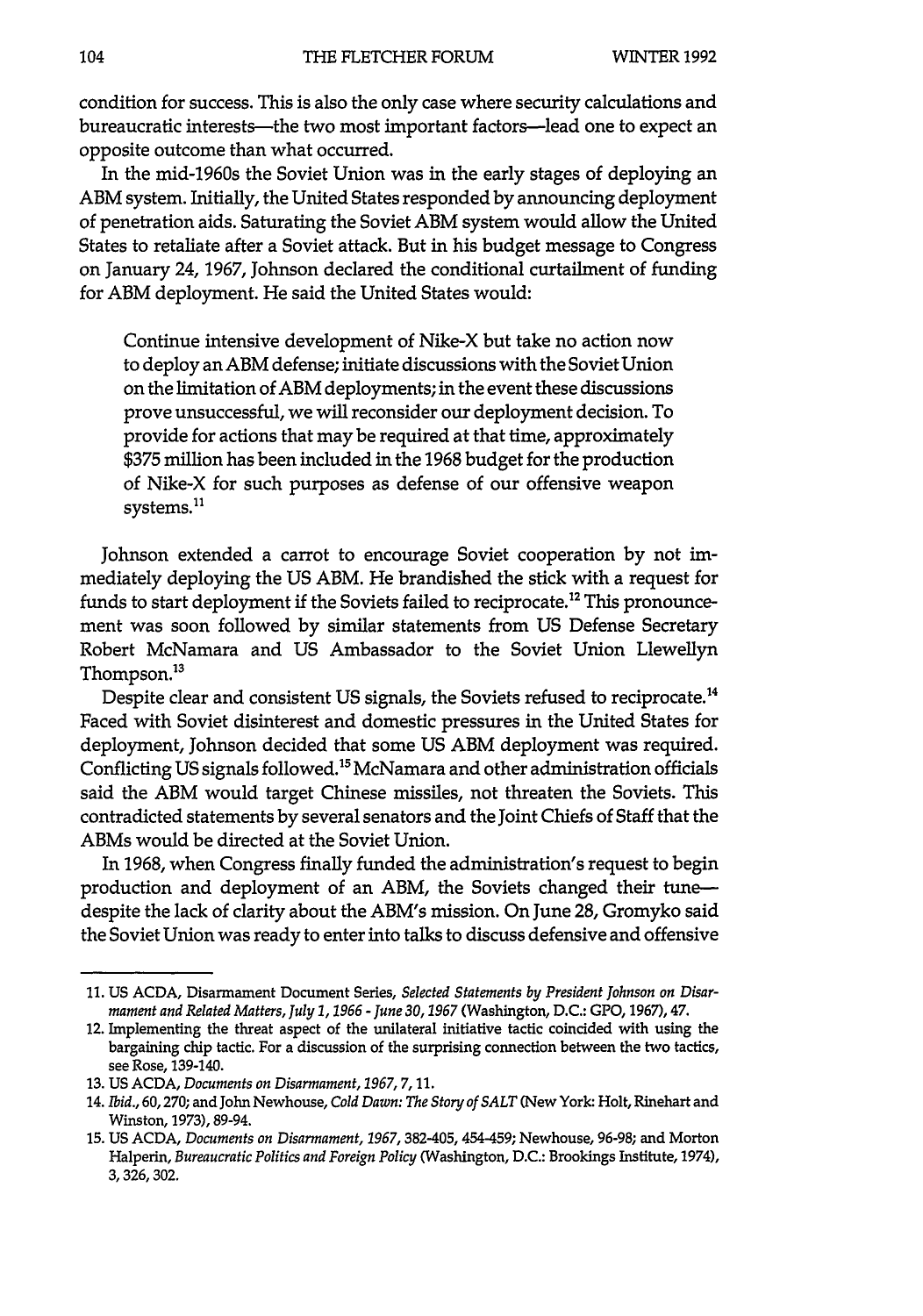weapons.16 Although the Soviets did not declare a deployment moratorium, their behavior was consistent with their verbal interest in restraint. In August 1968, **US** satellites detected curtailment of work on the remaining Soviet ABM site near Moscow, which was two-thirds completed.<sup>17</sup> Although we cannot know for sure that conciliatory Soviet statements and actions were directly related to **US** bargaining moves, circumstantial evidence suggests a correlation.

# *2. Reciprocation should not lead to a decline* in a *state's military security and, if possible, it should enhance the security of both countries.*

Explaining Soviet policy change requires examination of the Soviets' changing cost-benefit calculations about the security consequences of reciprocation. This analysis makes the standard assumption that for the period of the case studies, the Khrushchev and Brezhnev era, Soviet perceptions of reciprocation's impact on defense were predominantly influenced by the prevailing military doctrine. But if current trends continue and Soviet (or Russian) society gains strength relative to the state, then doctrine would offer less reliable guideposts on the formation of strategy and preferred weapons or arms control proposals.<sup>18</sup> Such issues require consideration when explaining or predicting a state's response to a unilateral initiative. The six cases suggest that security calculations were the most important factor influencing Soviet responses to **US** initiatives. When military wisdom conflicted with other values or circumstances, the outcome was always consistent with major defense criteria.

Although several revisions of doctrine occurred during these years, some aspects of nuclear doctrine endured. This included a goal to achieve and then retain assured retaliation capability, and to be able to limit damage to the homeland should war occur. Ballistic missiles were the preferred means to carry out these objectives. The Soviets sought both goals when the objectives did not conflict, but priority was given to the assured retaliation mission.<sup>19</sup> In addition, achieving and, after 1968, retaining parity was paramount. Still some political and military leaders continued to call for superiority until 1976 when parity became the official objective. The Soviets were years away from Gorbachev's call for a "mutual security" approach to military doctrine.

In the outer space case, no direct evidence reveals Soviet calculations about the military consequences of their responses to initiatives. However, orbiting weapons likely promised few security gains and presented definite security costs to the Soviets. The Soviets may have agreed with Cyrus Vance's 1967 testimony as Deputy Secretary of Defense:

**<sup>16.</sup>** Newhouse, 98-103.

**<sup>17.</sup>** Thomas W. Wolfe, *Soviet Power in Europe, 1945-1970* (Baltimore: Johns Hopkins University Press, 1970), 441; and Samuel B. Payne, Jr., *The Soviet Union and SALT* (Cambridge, Mass.: The MIT Press, 1980), 19-20.

**<sup>18.</sup>** Matthew Evangelista, *Innovation and the Arms Race: How the United States and the Soviet Union Develop New Military Technologies* (Ithaca, N.Y.: Cornell University Press, 1988), Chapter 3.

**<sup>19.</sup>** TsuyoshiHasegawa, "Soviets on Nuclear War-Fighting," *Problems of Communism* Vol. **35** (1985): 68-79; and Jack Snyder, "Science and Sovietology: Bridging the Methods Gap in Soviet Foreign Policy Studies," *World Politics* Vol. 40 (1988): 182.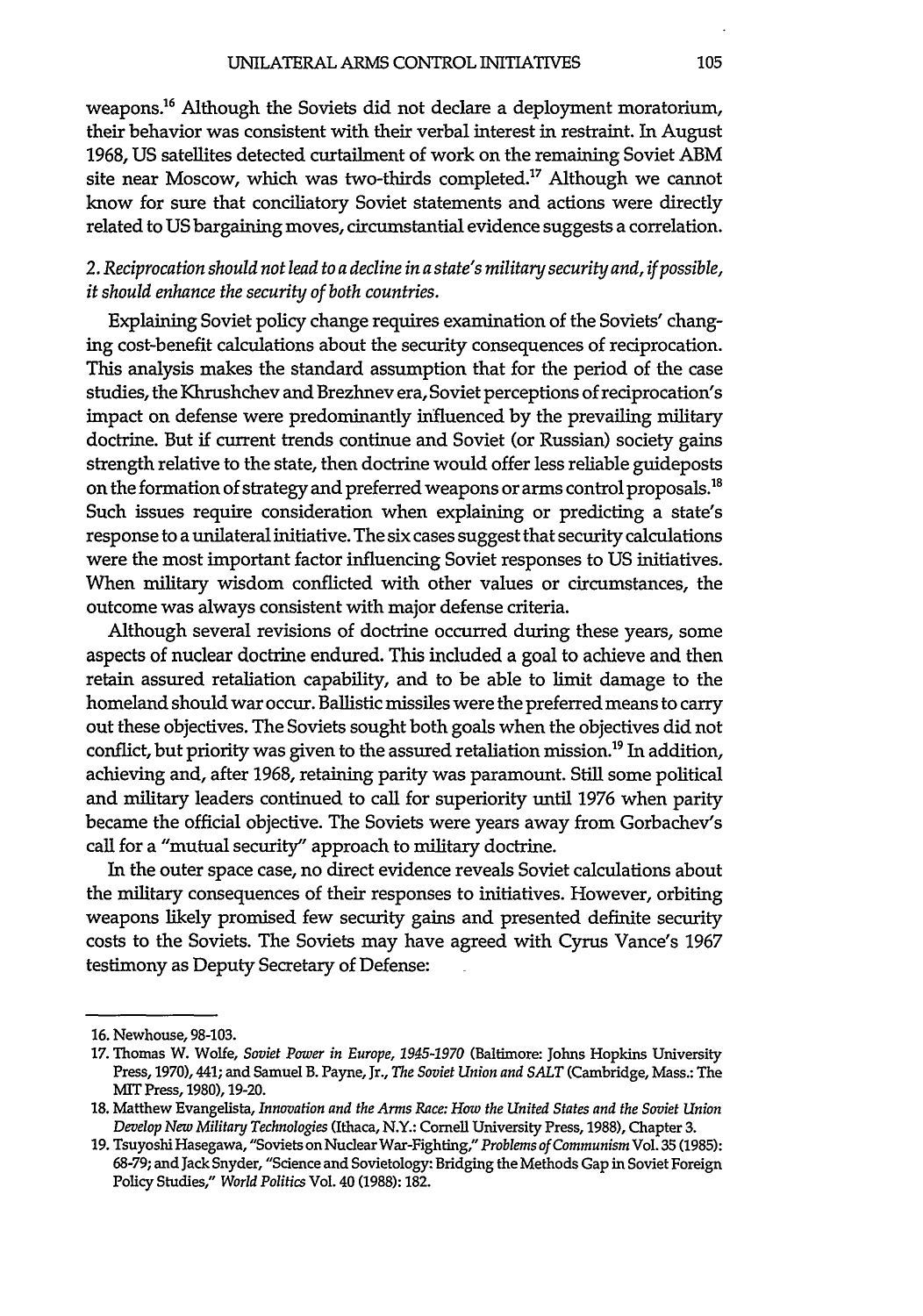Our studies show that these systems have technical and economic drawbacks in addition to safety and command disadvantages. They would, **if** deployed now, be inaccurate, costly and dangerous, and they would be less effective than present ICBM systems. $^{20}$ 

Such weapons also would have created longer-term security problems for the Soviets, since the United States would have responded with an anti-satellite system and perhaps its own orbiting nuclear weapons.<sup>21</sup>

However, for a year after the United States first proposed the initiative other security calculations carried more weight. Recall that the Soviets mistakenly thought the United States wanted to limit ballistic missiles. This would have inhibited their ability to reach strategic parity and to accomplish retaliation and damage-limitation missions. Once the misconception was cleared, Soviet security calculations favored reciprocation.

> Consistent with conventional wisdom about Soviet arms control policy during the Khrushchev and Brezhnev era, the Soviets did not reciprocate any **US** initiatives which they thought required on-site inspection.

The Soviet desire to gain the US level of strategic power, or to improve or maintain the ability to carry out doctrinal missions were key reasons behind the other failures. In response to Johnson's January 1967 ABM initiative, Premier Aleksey Kosygin touted the practical and moral value of ABMs in limiting damage from nuclear war.<sup>22</sup> Soviet defector Arkady Shevchenko implied that optimism about a Soviet ABM prevailed among most political and military leaders during 1967, but the Soviets became interested in limitations when their system "proved less effective than anticipated."<sup>23</sup>

In mid-1968, when the Soviets first indicated serious interest in ABM limitations, they probably realized that their ABM would not work well when saturated by multiple independently targetable reentry vehicles (MIRVs) on US missiles. In the months after the September 1967 **US** announcement of MIRVs, the Soviet press seemed to downplay the promise of the ABMs.<sup>24</sup> Soviet leaders also faced the prospect of a superior US ABM. The Soviets preferred to compete

<sup>20.</sup> **US** Congress, Senate Committee on Foreign Relations Hearings, *Treaty on Outer Space,* 90th Cong., **1st** sess., **7,13** March and 12 April **1967** (Washington, **D.C.: GPO, 1967), 79.**

<sup>21.</sup> Gerald M. Steinberg, *Satellite Reconnaissance: The Role of Informal Bargaining* (New York: Praeger, **1983), 30-35, 71-87.**

<sup>22.</sup> Newhouse, 89-94.

**<sup>23.</sup>** Arkady **N.** Shevchenko, *Breaking with Moscow* (New York. Knopf, **1985),** 201-202.

<sup>24.</sup> Sayer Stevens, "Soviet Ballistic Missile Defense Program," in *Ballistic Missile Defense* ed. **A.** Carter and **D.** Schwartz (Washington, **D.C.:** Brookings Institute, 1984), 201.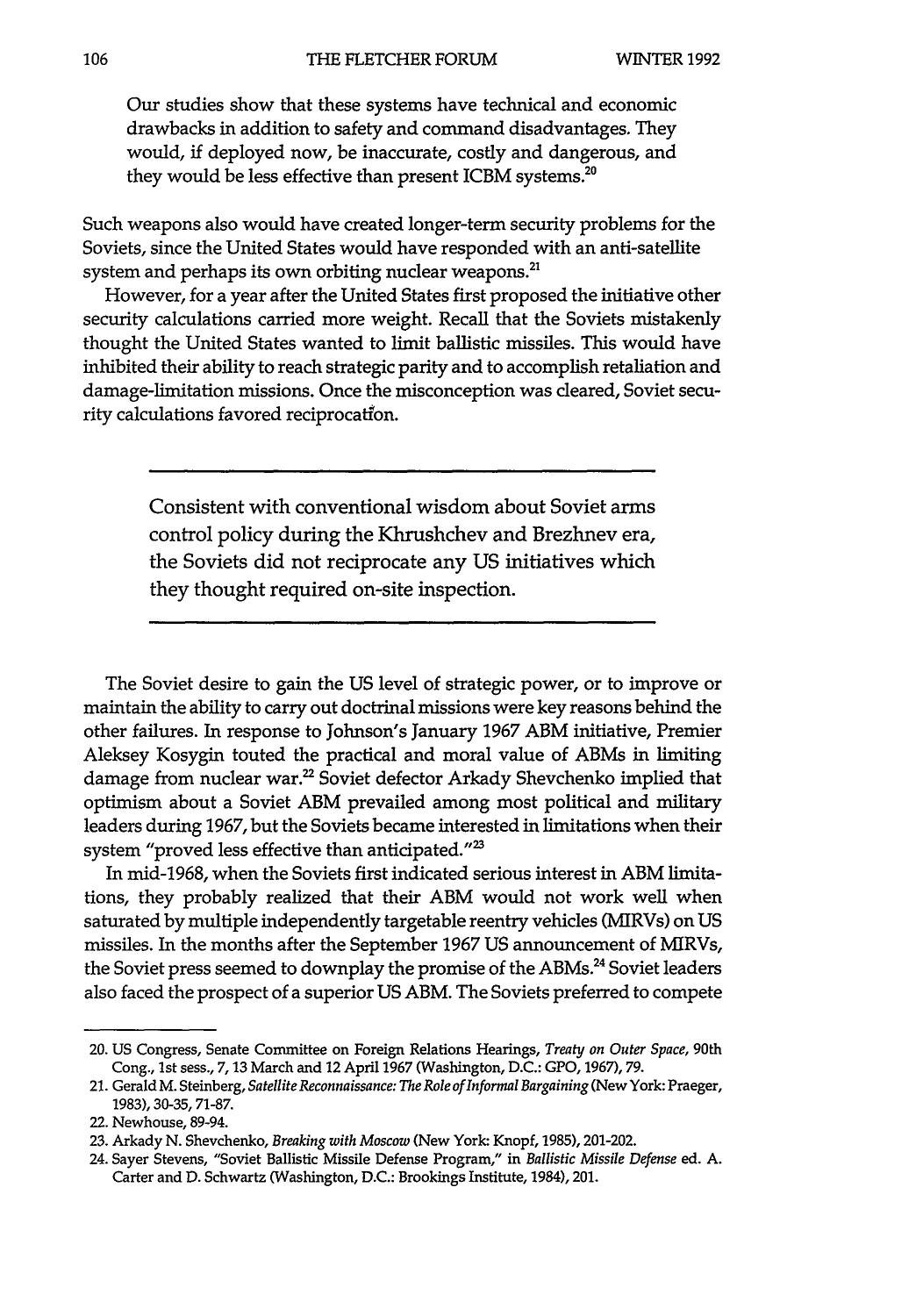with the United States in areas where they were less inferior technologically, such as in ballistic missiles.<sup>25</sup> Worst-case analysis would lead them to expect the new US ABM to be directed at them. This appraisal, combined with the knowledge of US prowess in computer technology and other key ingredients in ABMs, would have led Soviets to doubt their missiles' ability either to limit damage to the Soviet Union or to carry out a crushing retaliation. By mid-1968, when the US commitment to deploy some sort of ABM was clear, these concerns about US MIRVs and an ABM competition likely disposed them to comply with US demands.

#### *3. Verification mechanisms should be mutually acceptable.*

Consistent with conventional wisdom about Soviet arms control policy during the Khrushchev and Brezhnev era, the Soviets did not reciprocate any US initiatives which they thought required on-site inspection. Conversely, successful initiatives were verifiable with "national technical means" that did not require on-site inspection. But Soviet opposition to on-site inspection was not absolute. In negotiations over a CTB in 1962, the Soviets said they would permit two or three inspections of suspected test sites per year.<sup>26</sup> The United States insisted on more than twice as many. So several months after the US CTB initiative Khrushchev responded with a traditional explanation for opposing more than a few (if any) on-site inspections:

The Western Governments advanced their terms on a certain number of inspections for the condusion of a test ban agreement. What do they want? Essentially, they want Soviet territory to be opened to spies from NATO military headquarters. $^{27}$ 

Under Gorbachev, the Soviets have become less paranoid about military secrecy and have accepted on-site inspection when an agreement they desired required it. Taking into account changes in Soviet perspectives on verification, the prescription that "means of verification should be mutually acceptable" is necessarily vague. For a given initiative, a state's perspective on inspection may vary with time as well as with the issue. But at the very least, these concerns should be considered when implementing initiatives.

# *4. Reciprocating an initiative should, when possible, affirm norms of reciprocity and equal status.*

Political prestige, like the other non-security factors, is especially important when military calculations are irrelevant or ambiguous. Reciprocity is affirmed when a proposal would require one state to give up no more defense capabilities than the other, as well as when it affirms the norm of equal status. $^{28}$  Both the

**<sup>25.</sup>** Robert *Einhorn,Negotiating from Strength: Leverage in U.S .-SovietArms Control Negotiations* (New York: Praeger, **1985), 15-16,** 44.

**<sup>26.</sup> US ACDA,** *Documents on Disarmament, 1962 I,* **1300-1301.**

**<sup>27.</sup> US ACDA,** *Documents on Disarmament, 1963,226.*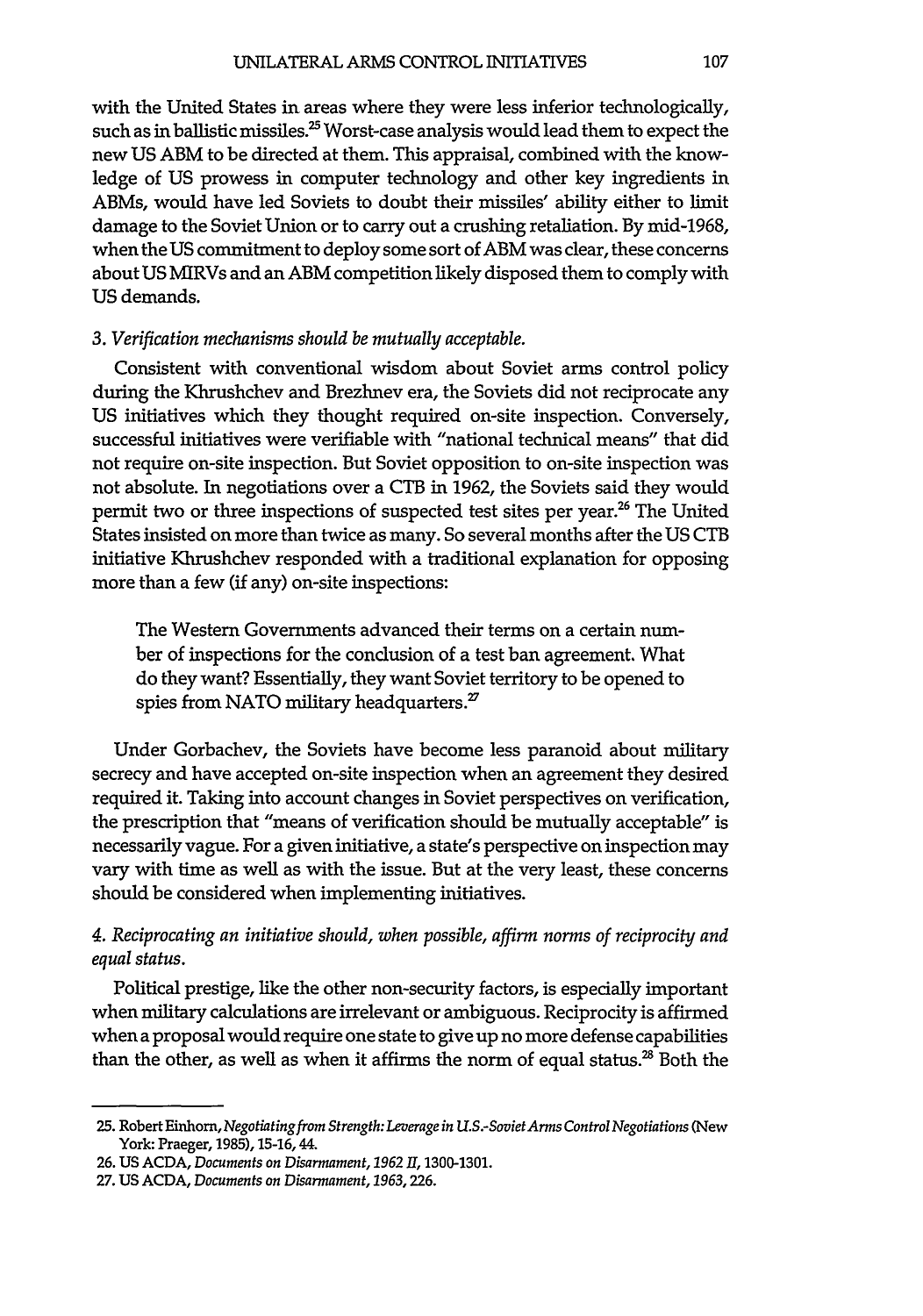CTB and LTB proposals involved reciprocal concessions, but only the latter affirmed the norm of equal status. A CTB would have constrained the Soviet quest for strategic parity by hampering its ability to improve the yield-to-weight ratios of missile warheads. In contrast, the LTB permitted underground testing and had little impact on Soviet security calculations. In 1962, the Soviets said underground testing was giving them "not inconsiderable results."<sup>29</sup> The next year they added, "We would never have agreed to the conclusion of such a (LTB) treaty if it placed us in an unequal position."<sup>30</sup>

Neither supportive condition occurred in the bomber case. First, the exchange was not reciprocal. Semen Tsarapkin, Soviet representative to the UN disarmament talks, noted:

It is after all common knowledge that the United States B-47 bomber is an obsolete weapon, and that the United States government long ago took the decision to withdraw it from service.<sup>31</sup>

Since the Soviet TU-16s were still a vital part of the Soviet arsenal, destruction of equal numbers would not have been an equal exchange.<sup>32</sup> Second, the proposal would have lowered further the Soviets' already inferior nuclear status-hardly an affirmation of equal status.

#### *5. Reciprocation should not undermine the relative power of a state's alliance network.*

A country's security, influence, and ideological objectives may be affected by political relations with and among third countries as well as by the state implementing an initiative. In the case studies, the Soviet Union had a political interest in minimizing the cohesion of political-military relations among its adversaries and in maximizing the cohesion of its own alliance network. As might be expected, it tended to be most concerned about China and the North Atlantic Treaty Organization (NATO).

Soviet accommodation with the United States diminished fears among Western Europeans that the Soviet Union posed a serious threat. Thus reciprocation could help to lessen NATO's cohesion, while non-reciprocation might strengthen the bond. Soviet reciprocation was favored in the successful LTB case because it reassured NATO's European members with the exception of France.<sup>33</sup> Likewise, because Soviet TU-16s threatened European countries, destroying bombers would have improved Soviet-European relations. But reciprocating

<sup>28.</sup> George W. Breslauer, "Why Detente Failed: An Interpretation," in *Managing the United States-Soviet Rivalry,* ed. Alexander L. George (Boulder, Colo.: Westview Press, 1983), 331.

<sup>29.</sup> See Christer Jonsson, *The Soviet Union and the Test Ban: A Study in Soviet Negotiating Behavior* (New York: Columbia University Press, 1975), 121.

<sup>30.</sup> **US** ACDA, *Documents on Disarmament, 1963,286.*

<sup>31.</sup> **US** ACDA, *Documents on Disarmament, 1964,* 138-139.

<sup>32.</sup> International Institute for Strategic Studies (USS), *The Military Balance,* 1965-66 (London: **TISS,** 1965), 3; and David Holloway, *The Soviet Union and the Arms Race,* 2d ed. (Washington, D.C.: Brookings, 1978), 67.

<sup>33.</sup> **US** ACDA, *Documents on Disarmament,* 1963,267-268.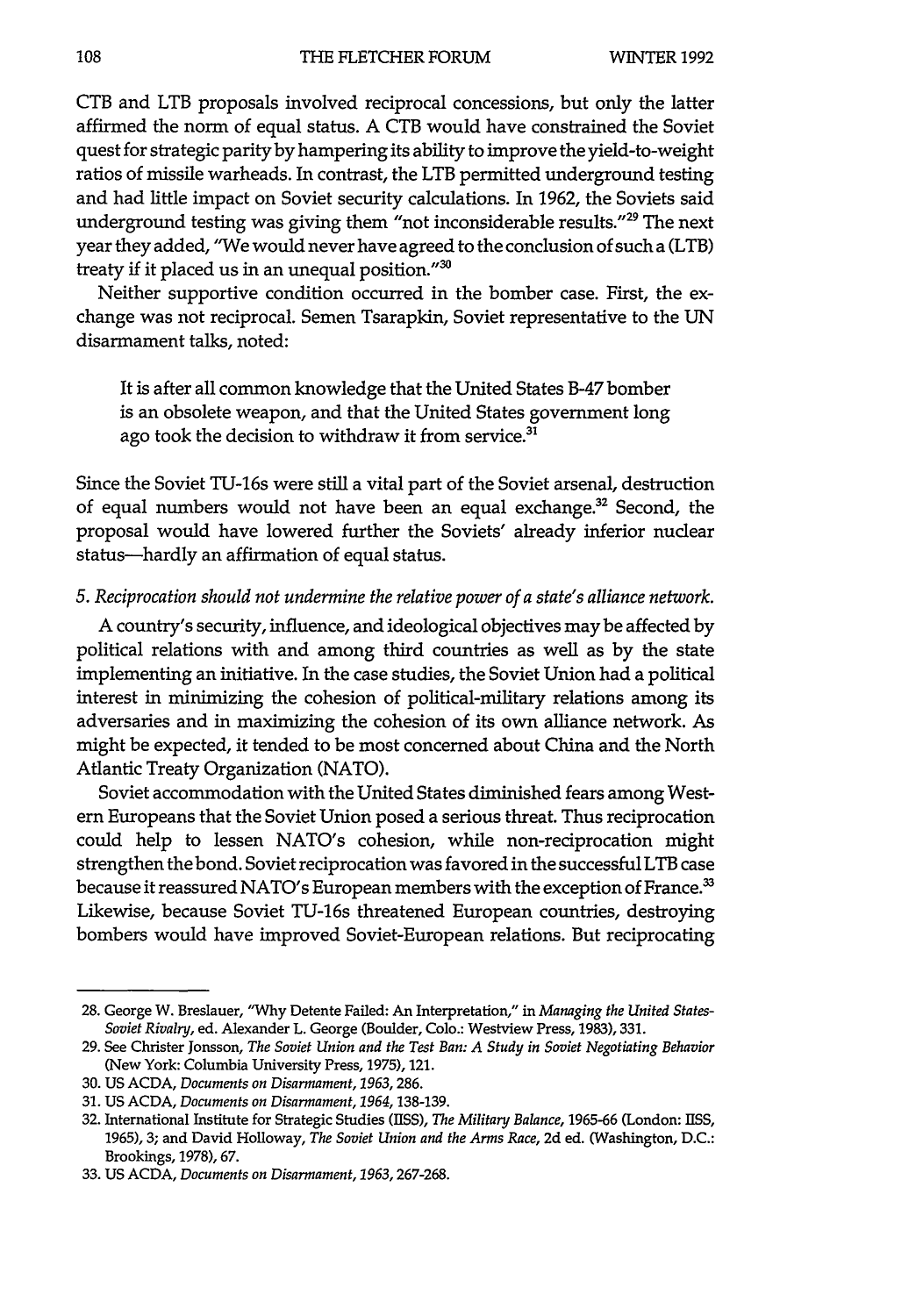the US bomber initiative posed so many other disadvantages to the Soviet Union, the political advantage was outweighed.

In the early 1960s, political considerations of China kept the Soviets from accommodating the United States.<sup>34</sup> China's militancy toward the West and a Soviet desire to maintain an appearance of Sino-Soviet unity deterred cooperation. But after the Sino-Soviet split became obvious during the October 1962 Cuban missile crisis, the Soviets no longer felt compelled to present a facade of unity. Cooperation with the United States then helped isolate China. This political situation favored success shown by the 1963 Soviet reciprocation of the LTB and outer space initiatives. It also favored success when several of the remaining initiatives failed, indicating that other factors may overrule this one.

## *6. Reciprocation should not force a state to increase military expenditures in order to remain secure, and hopefully it would reduce some military burdens on the economy.*

Although achieving strategic parity took precedence over restraining the military budget, the Soviets preferred using cost-effective means. In the unsuccessful CrB case, had the Soviets met US demands they would have been forced to increase defense spending in order to reach strategic parity. Because a CTB would have curtailed their ability to make qualitative military improvements, the Soviets would have had to rely on more expensive quantitative increases to improve their nuclear posture. Similarly, reciprocation of the US bomber initiative would have reduced Soviet military capabilities in Europe, since no followon plane was ready to replace the medium-range TU-16. To accomplish their mission, the Soviets would have had to procure more costly and less reliable long-range aircraft.<sup>35</sup>

Once the Soviets achieved strategic parity in the late-1960s, potential advantages of saving money were more attractive, particularly when economic growth rates declined. Consequently, beginning in 1976, the rate of growth of military spending declined.<sup>36</sup> By the time Gorbachev came to power in 1985, the economy was widely acknowledged to be in terrible shape and trimming the defense budget became an imperative.

# *7. When possible, reciprocation should not threaten the budgets and traditional missions of a country's principal military services.*

This condition acknowledges the significance of bureaucratic politics in formulating a country's foreign policy. The proviso is relevant when bureaucratic politics dominate. This occurs when a proposal is controversial within the leadership or when a state's chief executive is uninterested, distracted, seriously ill or tries to consolidate his or her authority **by** appealing to political actors or popular values that favor military strength and growth. Domestic politics also play a part when the military is able to argue effectively that high military

<sup>34.</sup> Adam Ulam, *Expansion and Coexistence: TheHistory of Soviet Foreign Policy 1917-1967* (New York: Praeger, **1968), 613-690.**

**<sup>35.</sup>** Wolfe, **180.**

<sup>36.</sup> Shevchenko, 47.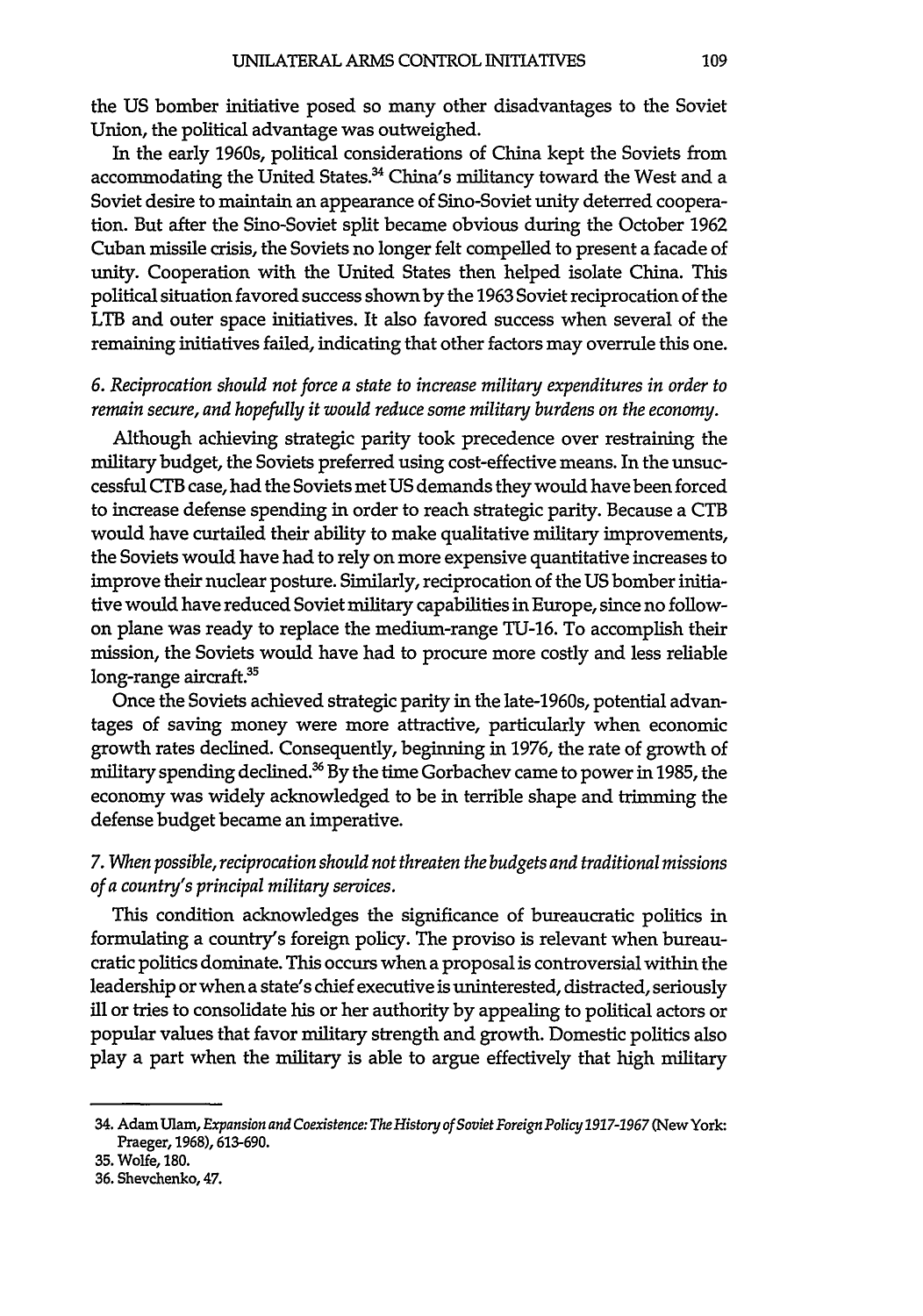spending is feasible or is made necessary by hostile foreign actions.

During the Khrushchev and Brezhnev years, the military had a greater impact on Soviet defense and arms control policy than it has under Gorbachev. When the military's organizational interests were threatened, it seemed to get its way in all instances but one. Thus the military successfully opposed reciprocation of the CTB, B-47 and neutron bomb initiatives. These proposals threatened the services' budgets, ability to carry out their missions, or both. In the CTB case, the military showed their opposition in journals by omitting mention to a test ban or linking it to infeasible disarmament plans and stressing the danger of Western power.<sup>37</sup>

> Since arms competitions are both a cause and a consequence of political tensions, to some extent their intensity is proportionate to the level of international tension. During periods of low tension, we therefore expect more arms control collaboration than in periods of high tension.

The only instance in which the military seemed not to prevail was in 1968, when for security reasons the Soviet government finally indicated interest in offensive and defensive arms limitation. Nonetheless, the military continued to oppose arms limitation talks. The anti-air defense service worried it would not be able to fulfill its missions to defend against bombers and missiles, while the Strategic Rocket Forces feared constraints would inhibit the Soviets from matching or surpassing US strategic power.<sup>38</sup> Shevchenko added that Defense Minister Andrei Grechko only reluctantly accepted the delayed opening of Strategic Arms Limitation Talks (SALT), and even then conducted a "guerilla effort" to stall negotiations.<sup>39</sup> Despite the military's objections, the leadership halted construction of the Moscow ABM site and agreed to discuss arms limitations. But from the military's perspective Soviet reciprocation was not complete since the government had not committed itself formally to signing a treaty or to continuing the construction moratorium.

Associated with the military's not completely prevailing in the ABM case was Brezhnev's recent ascendance over chief rival Aleksey Kosygin. Before that the Soviets did not meet US demands even partially. During the Khrushchev and Brezhnev era, in controversial situations a general-secretary who had not consolidated power bolstered his authority by appealing to the traditional interests of the military, heavy industry and the party bureaucracy-none of which are

**<sup>37.</sup>** Jonsson, 146,196-197; and Shevchenko, **92,112.**

**<sup>38.</sup>** Newhouse, **92;** and Wolfe, 270-274.

<sup>39.</sup> Shevchenko, 202.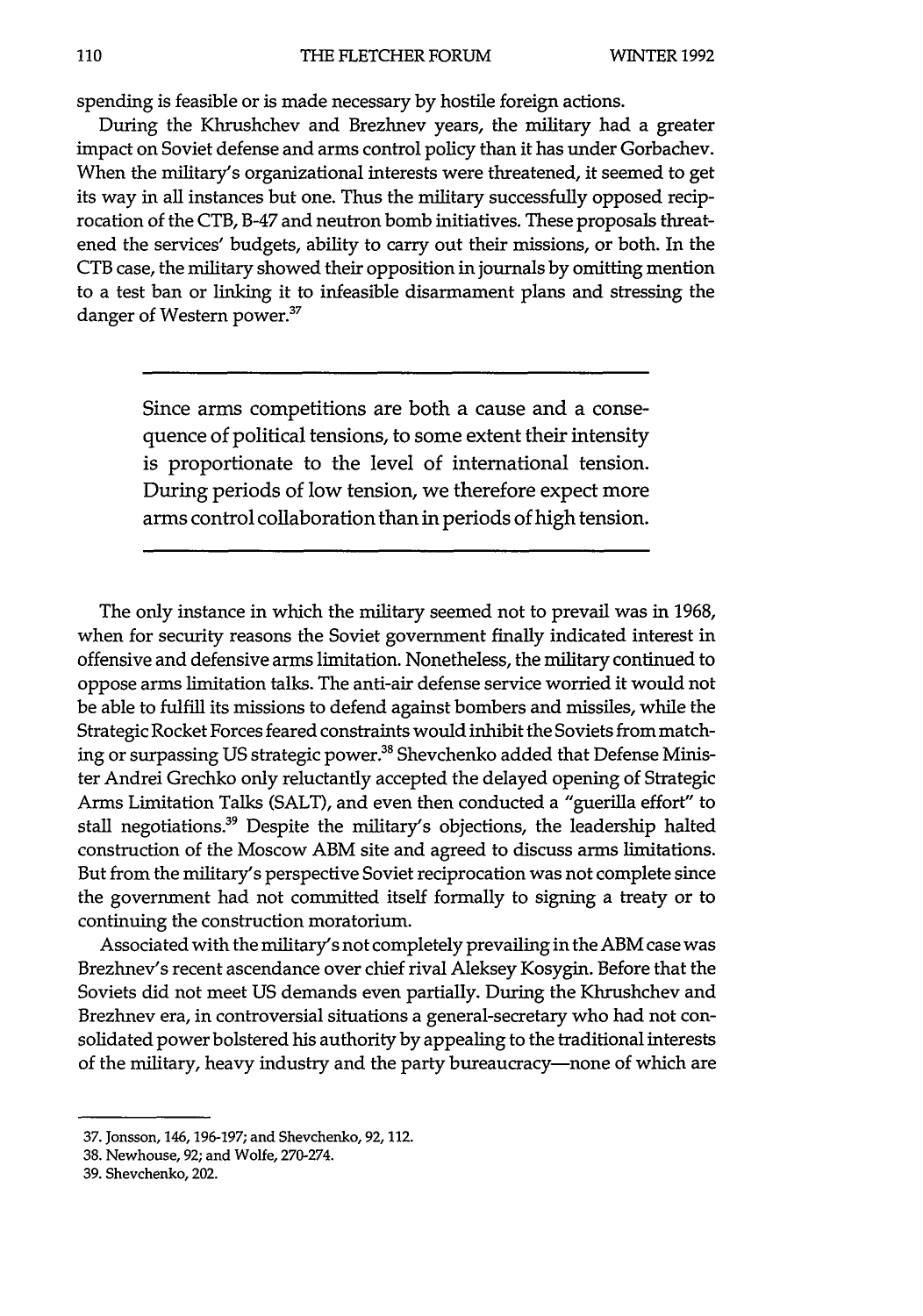disposed toward arms control. After gaining command, which took Khrushchev and Brezhnev several years, the general-secretary was less constrained by vested interests and more cooperative on arms control.<sup>40</sup>

In mid-1968 military leaders continued to oppose cooperation with the United States (although perhaps less fervently than in **1967,** when they had more faith in their ABM). At the same time, however, two factors supported collaboration: revised security calculations that showed the net costs of an unrestricted arms race, and a general-secretary with more authority to act in the national interest. Because of the coincidence of a new security environment and a newly ascendant general-secretary, we cannot know **if** or when security calculations would have dominated had Brezhnev not consolidated authority. **I** suspect that security concerns would have tipped the scales against non-security factors such as domestic politics which would have influenced the timing or other details.

*8. The country implementing an initiative should avoid increasing international tensions unnecessarily, and it should act in ways to dispose the other state to perceive a low level of tension.*

High tensions between countries are associated with very poor political relations, high and perhaps exaggerated levels of suspicion and mistrust, and enhanced prospects of war. Since arms competitions are both a cause and a consequence of political tensions, to some extent their intensity is proportionate to the level of international tension. During periods of low tension, we therefore expect more arms control collaboration than in periods of high tension. When a country's leaders perceive low tensions, they are more likely to acknowledge a unilateral initiative, to interpret its intentions as benign and to reciprocate. **High** tensions would not favor successful initiatives, while a moderate level of tension would have ambiguous or no effect.<sup>41</sup>

When the Soviets failed to announce reciprocation of the outer space initiative in September **1962,** they probably perceived high tensions. Not until after the Cuban missile crisis of October **1962** did they likely discern tensions at a moderate level. With President Kennedy's conciliatory speech at American University in June **1963,** tensions likely seemed low. Soviet reciprocation of the LTB and outer space initiatives occurred during this period of low tensions, when the Soviets also wanted to improve relations.

Low tensions favored a successful outer space initiative starting June **1963,** but the Soviets waited until September to announce reciprocation. Recall that until September **1963** the Soviets thought that the United States intended to ban ballistic missiles along with orbiting nuclear weapons, making the entire pack-

<sup>40.</sup> George W. Breslauer, "Political Succession and the Soviet Policy Agenda," *Problems of Communism* Vol. **29 (1980).**

<sup>41.</sup> **A** quantitative, events data research method can lead to a rigorous description of a country's perceptions of the level of tension. See Goldstein and Freeman, Chapter 2. Also useful is the combination of inductive and deductive methods used in Rose, 39-41. When applied to understanding Soviet perceptions, the two approaches gave compatible answers.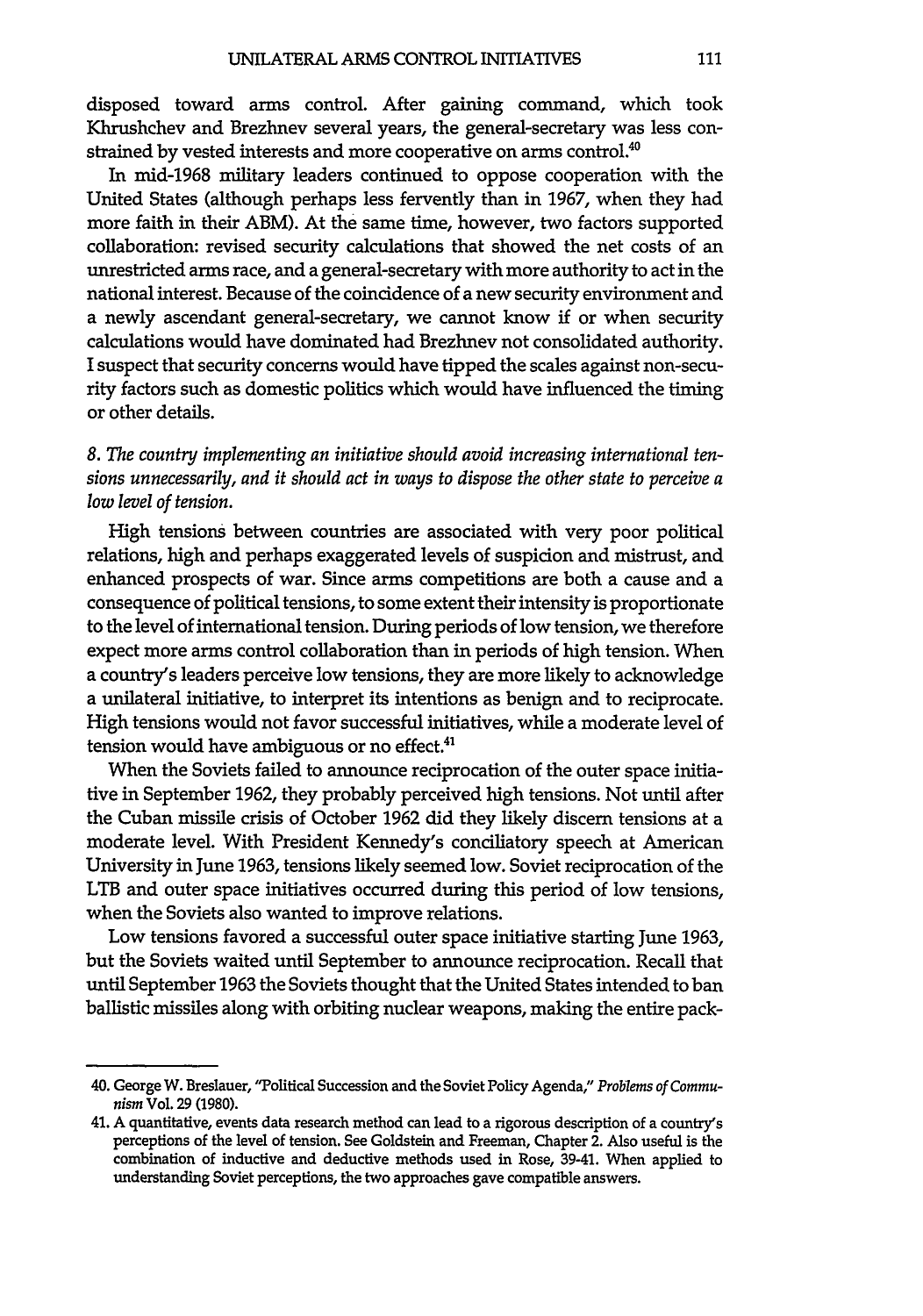age seem disadvantageous to the Soviets. The time-lag between June **1963** until the Soviets announced reciprocation in September suggests that proposals that do not appear balanced militarily are unlikely to succeed even when tensions are low.

#### When to Use Unilateral Initiatives

The six case studies offer policy-relevant lessons about how and when to use single-shot, conditional unilateral arms control initiatives. This knowledge is crucial; otherwise a unique opportunity to control a dangerous arms race might be missed. At the other extreme, using an initiative at the wrong time or for a lost cause might leave a country with an undesirable weapon if reciprocation does not occur.

Sometimes initiatives are the best or only means to control a dangerous or unnecessarily expensive weapon. The research suggests that an initiative may be essential when domestic political actors could prevent ratification of a treaty but not a tacit agreement. The outer space case illustrates this circumstance. When the Soviets reciprocated Kennedy's initiative on September **19,1963,** they said they were willing to formalize the agreement in a treaty. Only a week before the Senate ratified the LTB Treaty after a heated debate and Kennedy wanted to avoid another ratification battle.<sup>42</sup> The parties later reached a formal agreement with the **1967** Outer Space Treaty.

> Since arms competitions are both a cause and a consequence of political tensions, to some extent their intensity is proportionate to the level of international tension.

Despite their advantages, unilateral initiatives cannot necessarily replace all formal negotiations. Although Kennedy implemented his LTB initiative in June 1963, he did it to facilitate formal negotiations for the LTB Treaty.<sup>43</sup> He was unwilling to settle for an informal test ban moratorium, as the United States had done in **1958.** This earlier moratorium was a tacit, uninspected agreement. To the American's surprise and anger, the Soviets resumed testing in September **1961.** Thus Kennedy wanted no more uninspected agreements, preferring a formal treaty which puts more constraints on abrogation than informal arrangements.<sup>44</sup>

<sup>42.</sup> Garthoff, **25,** 34-37; and Steinberg, 86, 132.

<sup>43.</sup> **US** ACDA, *Documents on Disarmament, 1963,16,* 220-221.

<sup>44.</sup> We can imagine that formal negotiations may also be required when the issues are very complex and involve, for example, behaviors that necessitate asymmetrical restraints; packages of agreements with appropriate trade-offs may need to be negotiated. Furthermore, complicated